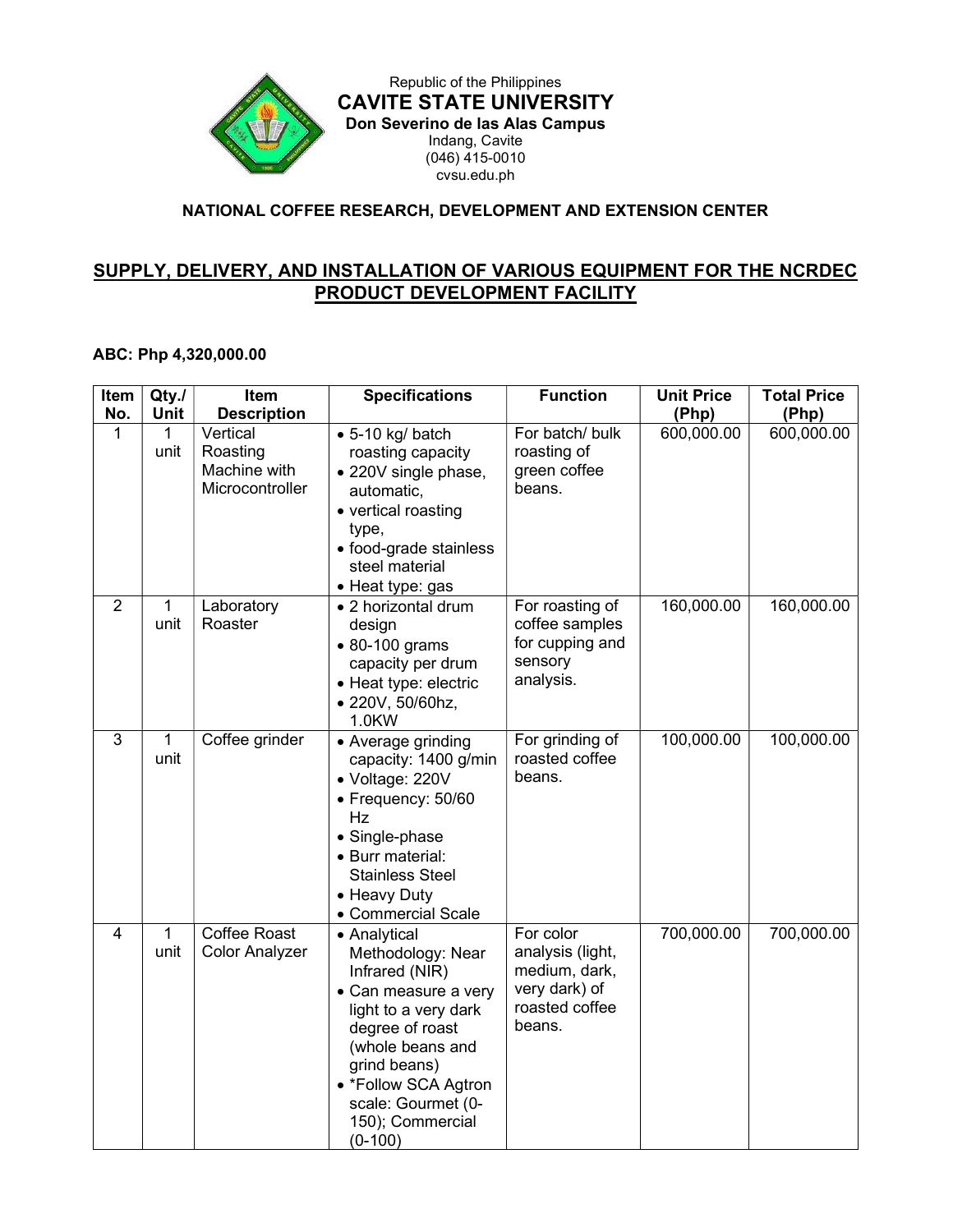|   |                      |                      | • Display: Digital LCD/<br>LED<br>• Power supply: 220V<br>• Frequency: 50/60<br>Hz<br>• Heavy duty<br>• At least 99%<br>accuracy<br>• Equipped with self-<br>calibration tool<br>Note: *Specialty Coffee<br>Association (SCA)<br>Agtron Scale is the<br>standard measurement<br>used to determine the<br>roast color/ degree of<br>coffee                                                                                   |                                                                                                    |            |            |
|---|----------------------|----------------------|-----------------------------------------------------------------------------------------------------------------------------------------------------------------------------------------------------------------------------------------------------------------------------------------------------------------------------------------------------------------------------------------------------------------------------|----------------------------------------------------------------------------------------------------|------------|------------|
| 5 | 1<br>unit            | Electronic nose      | • Analysis Time: 10-<br>60 seconds<br>• Precision and<br>Accuracy: Standard<br>deviation (SD) of at<br>least less than 2%<br>• Sensitivity: Can<br>analyze vapors in at<br>least 10 seconds<br>with sensitivity in<br>parts-per-billion for<br>many compounds<br>• Operating<br>temperature range:<br>0-45 degrees<br>Celsius<br>• Portable with<br>rechargeable<br>battery pack<br><b>Charger Power:</b><br>220V, 50/60 Hz | Device for<br>measuring the<br>sensorial<br>properties of the<br>developed<br>products<br>(aroma). | 800,000.00 | 800,000.00 |
| 6 | $\mathbf{1}$<br>unit | Electronic<br>tongue | • Can analyze liquid<br>products or solids<br>dissolved in a liquid<br>• Fully automated<br>sensor analysis<br>procedure<br>• Can detect taste<br>profiles/<br>characteristics such<br>as saltiness,<br>sweetness,<br>sourness, acidic<br>bitterness, bitterness<br>aftertaste<br>• Analysis run: at least<br>3 minutes/<br>measurement<br>• Power supply: 220V                                                             | Device for<br>measuring the<br>taste profile of<br>the product to<br>be developed.                 | 800,000.00 | 800,000.00 |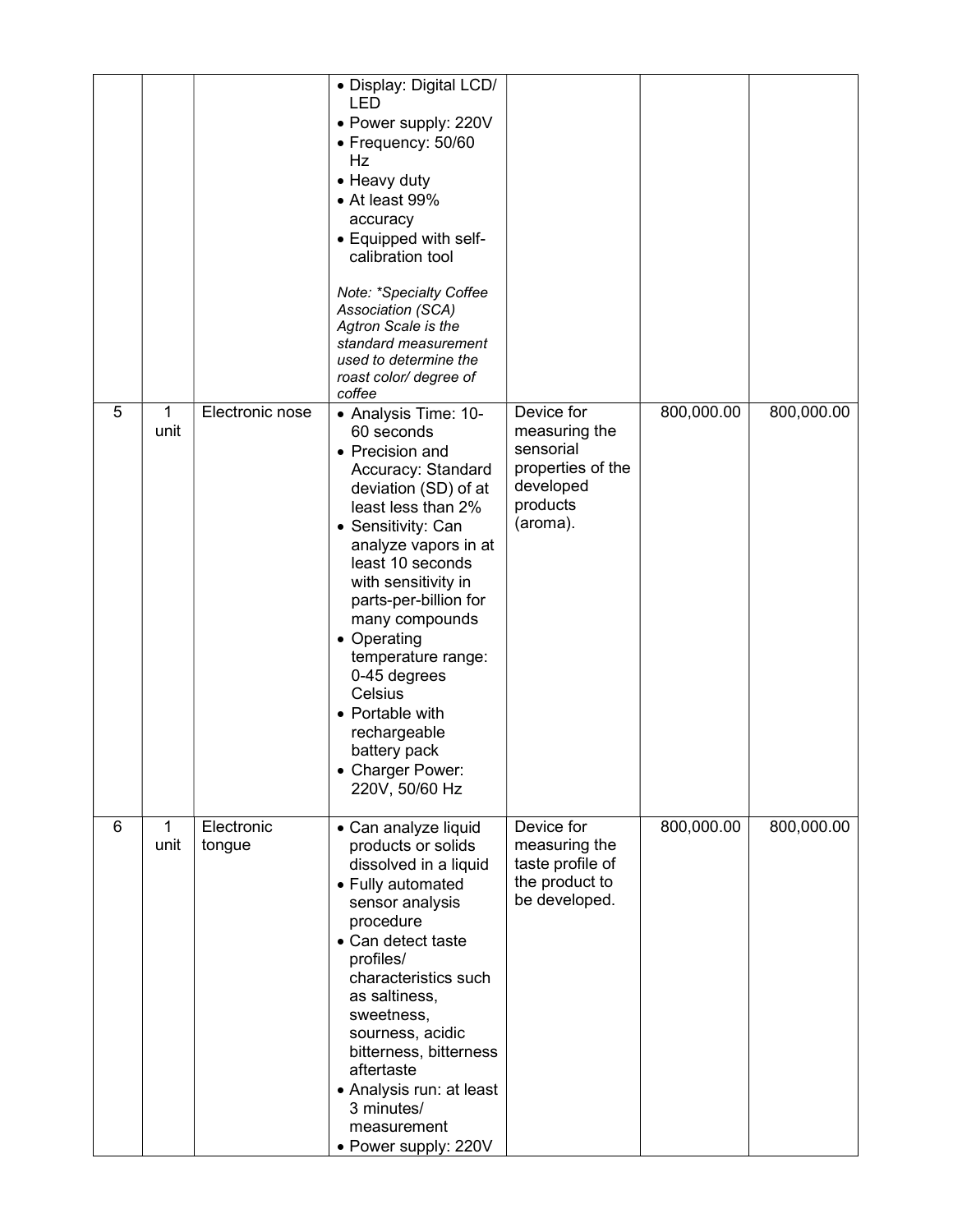|    |           |                                 | • Operating<br>conditions: 15 to<br>$25^{\circ}$ C $\pm 3^{\circ}$ C                                                                                                                                                                                                                                             |                                                                                     |            |            |
|----|-----------|---------------------------------|------------------------------------------------------------------------------------------------------------------------------------------------------------------------------------------------------------------------------------------------------------------------------------------------------------------|-------------------------------------------------------------------------------------|------------|------------|
| 7  | 1<br>unit | Coffee Aroma<br>Kit             | • Kit of 44 coffee<br>aromas in glass<br>vials<br>$\bullet$ 44 aromas (11<br>categories): Herb &<br>Flower / Citrus &<br>others / Tropical<br>Fruit / Stone Fruit /<br>Berry-like / Cereal &<br>Nut / Caramel &<br>Chocolate / Spice /<br>Vegetable / Savory /<br><b>Defects</b><br>• With 44 aroma<br>cards     | To be used for<br>coffee cupping.                                                   | 40,000.00  | 40,000.00  |
| 8  | 1<br>unit | <b>Bath Pasteurizer</b>         | • Nominal output: 100<br>bottles (1L bottle)<br>per hour<br>• Filling contents: 50<br>bottles (1L bottle)<br>• Basin size: 0.65m<br>(length), 0.60m)<br>(width), and 0.34m<br>(height)<br>• Power supply: 220V                                                                                                   | For the<br>pasteurization<br>of bottled<br>products.                                | 300,000.00 | 300,000.00 |
| 9  | 1<br>unit | Refrigerator                    | $\bullet$ 20 cubic ft.<br>· Two-door, side-by-<br>side<br>• Inverter technology<br>• No frost<br>• Power supply: 220V                                                                                                                                                                                            | Needed to<br>prolong the<br>shelf life of raw<br>materials (i.e.<br>milk).          | 50,000.00  | 50,000.00  |
| 10 | 1<br>unit | Autoclave                       | Vertical<br>$\bullet$<br>At least 20L<br>$\bullet$<br>capacity<br>Power supply: 220V<br>$\bullet$<br>Temperature: 105-<br>130 degrees Celsius                                                                                                                                                                    | For the<br>sterilization of<br>laboratory<br>glasswares and<br>glass<br>containers. | 70,000.00  | 70,000.00  |
| 11 | 1<br>unit | Tea Bag<br>Packaging<br>Machine | Automatic, multi-<br>$\bullet$<br>function tea bag<br>packaging with<br>outer envelope,<br>thread, and tag)<br>Filling range: 3-15<br>mL<br>Packing speed: at<br>$\bullet$<br>least 40-60 bags per<br>minute<br>Power supply:<br>$\bullet$<br>220V, 50 Hz<br>Dimension: at least<br>$\bullet$<br>1.25m (length), | For the<br>packaging of<br>the products<br>developed.                               | 700,000.00 | 700,000.00 |